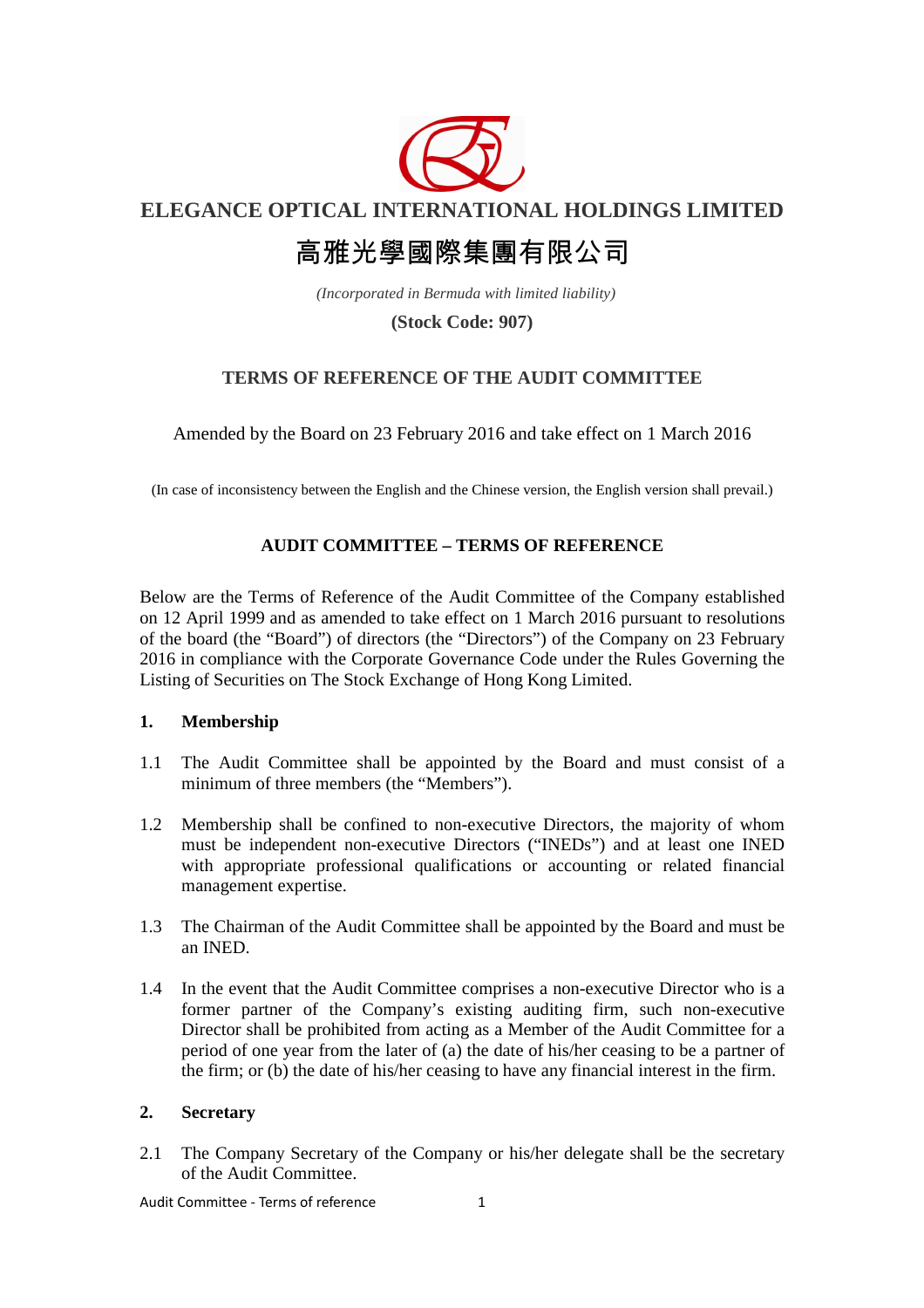2.2 The Audit Committee may from time to time appoint any other person with appropriate qualification and experience as the secretary of the Audit Committee.

## **3. Meetings**

- 3.1 The meetings and proceedings of the Committee are governed by the provisions contained in the Company's Bye-laws.
- 3.2 The Audit Committee shall meet at least twice a year. The Company's Audit Committee or the auditor of the Company (the "Auditor") may request that a meeting be held if it considers it necessary.
- 3.3 Notice of any meetings has to be given at least 14 days prior to any such meeting being held, unless all Members unanimously waive such notice. Irrespective of the length of notice being given, attendance of a meeting by a Member shall be deemed waiver of the requisite length of notice by the Member. Notice of any adjourned meetings is not required if adjournment is for less than 14 days.
- 3.4 The quorum of the Audit Committee shall be any two Members.
- 3.5 Meetings can be held in person, by telephone or by video conference. Members may participate in a meeting by means of a conference telephone or similar communications equipment or through electronic means of communications by means of which all persons participating in the meeting are capable of hearing each other.
- 3.6 Resolutions of the Audit Committee at any meetings shall be passed by a majority of votes of the Members present.
- 3.7 A resolution in writing signed by all the Members of the Audit Committee shall be as valid and effectual as if it has been passed at a meeting of the Audit Committee duly convened and held.
- 3.8 Full minutes shall be kept by the secretary of the Audit Committee. Draft and final versions of minutes shall be circulated to all Members for their comment and records within a reasonable period of time after the meeting. Finalised minutes shall be sent to all other members of the Board for information.

#### **4. Attendance at Meetings**

- 4.1 At least once a year, representatives of the Auditor will meet the Audit Committee without any Executive Directors being present, except by invitation of the Audit Committee, to discuss matters relating to its audit fees, any issues arising from the audit and any other matters the Auditor may wish to raise.
- 4.2 The following persons will normally attend all meetings of the Audit Committee, unless requested otherwise by the Audit Committee:
	- (a) the Auditor;
	- (b) Head of Internal Audit or in his/her absence, a representative from internal audit;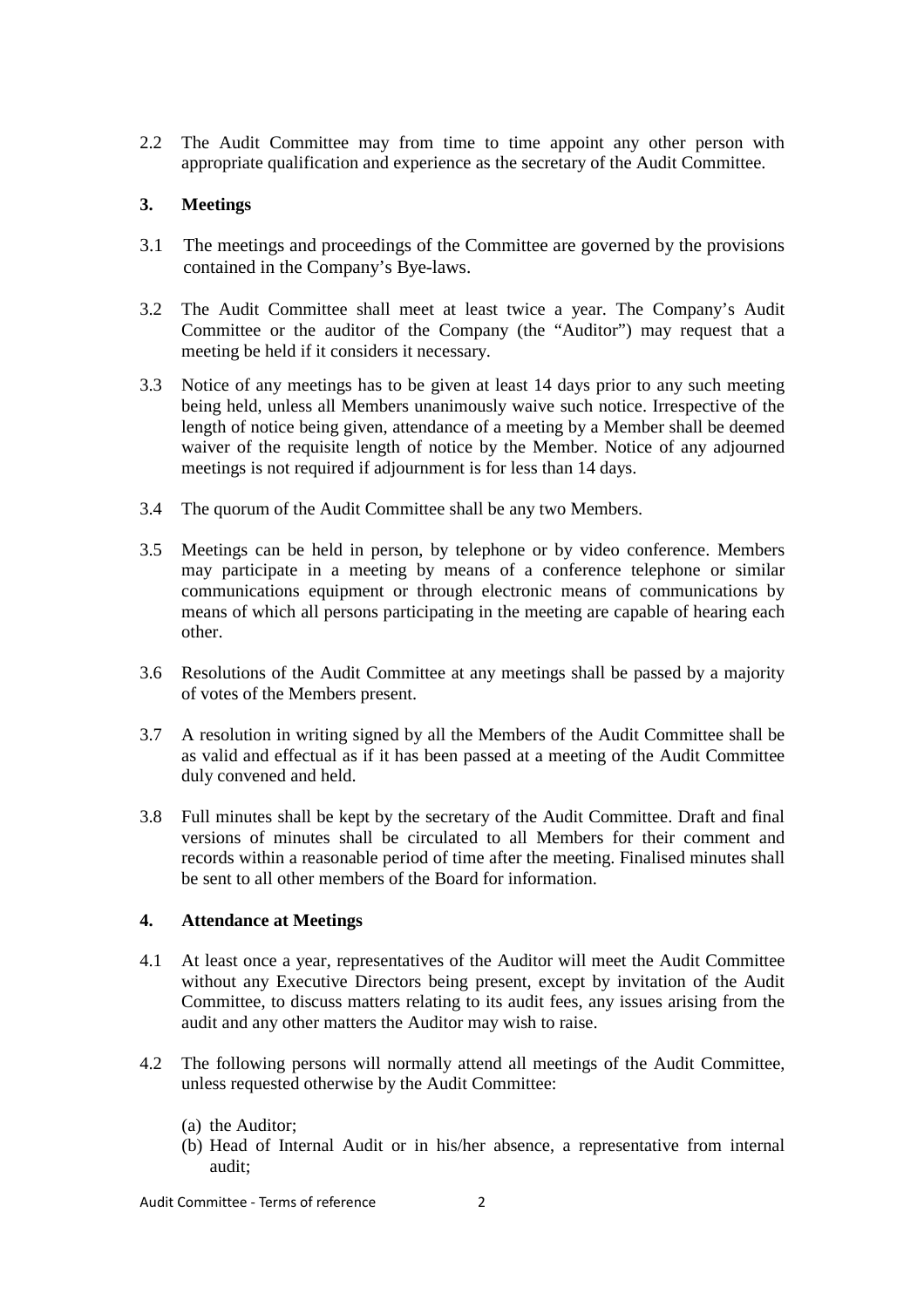- (c) Group Finance Director;
- (d) Company Secretary; and
- (e) Head Group General Counsel.
- 4.3 Other members of the Board may attend meetings of the Audit Committee although only Members of the Audit Committee are entitled to vote at the meetings.

# **5. Annual General Meeting**

The Chairman of the Audit Committee or in his/her absence, another Member (who must be an INED) of the Audit Committee, shall attend the Company's Annual General Meetings and be prepared to respond to shareholders' questions on the Audit Committee's activities and their responsibilities.

## **6. Responsibility, Powers and Discretion**

The responsibility of the Audit Committee is to assist the Board in fulfilling its duties through the review and supervision of the Company's financial reporting, risk management and internal control systems and to assist the Board with any other responsibility as may be delegated by the Board from time to time. The Audit Committee shall have the following responsibilities, powers and discretion:

# *Relationship with the Company's External Auditor*

- 6.1 to be primarily responsible for making recommendations to the Board on the appointment, reappointment and removal of the Auditor, and to approve the remuneration and terms of engagement of the Auditor, and any questions of its resignation or dismissal;
- 6.2 to review and monitor the Auditor's independence and objectivity, including to:
	- (a) consider all relationship between the Company and the audit firm; and
	- (b) obtain from the audit firm, on an annual basis, information about policies and processes for maintaining independence and monitoring compliance with relevant requirements, including those for rotation of audit partners and staff;
- 6.3 to review and monitor the effectiveness of the audit process in accordance with applicable standards and to discuss with the Auditor the nature and scope of the audit and reporting obligations before the audit commences;
- 6.4 to develop and implement policy on engaging an external auditor to supply non-audit services. For this purpose, "external auditor" includes any entity that is under common control, ownership or management with the audit firm or any entity that a reasonable and informed third party knowing all relevant information would reasonably conclude to be part of the audit firm nationally or internationally;
- 6.5 to be primarily responsible for making recommendations to the Board for the approval of any non-audit services provided to the Company by the external auditor. The Audit Committee should ensure that the provision of such non-audit services would not impair the external auditor's independence or objectivity having taken into account the following matters: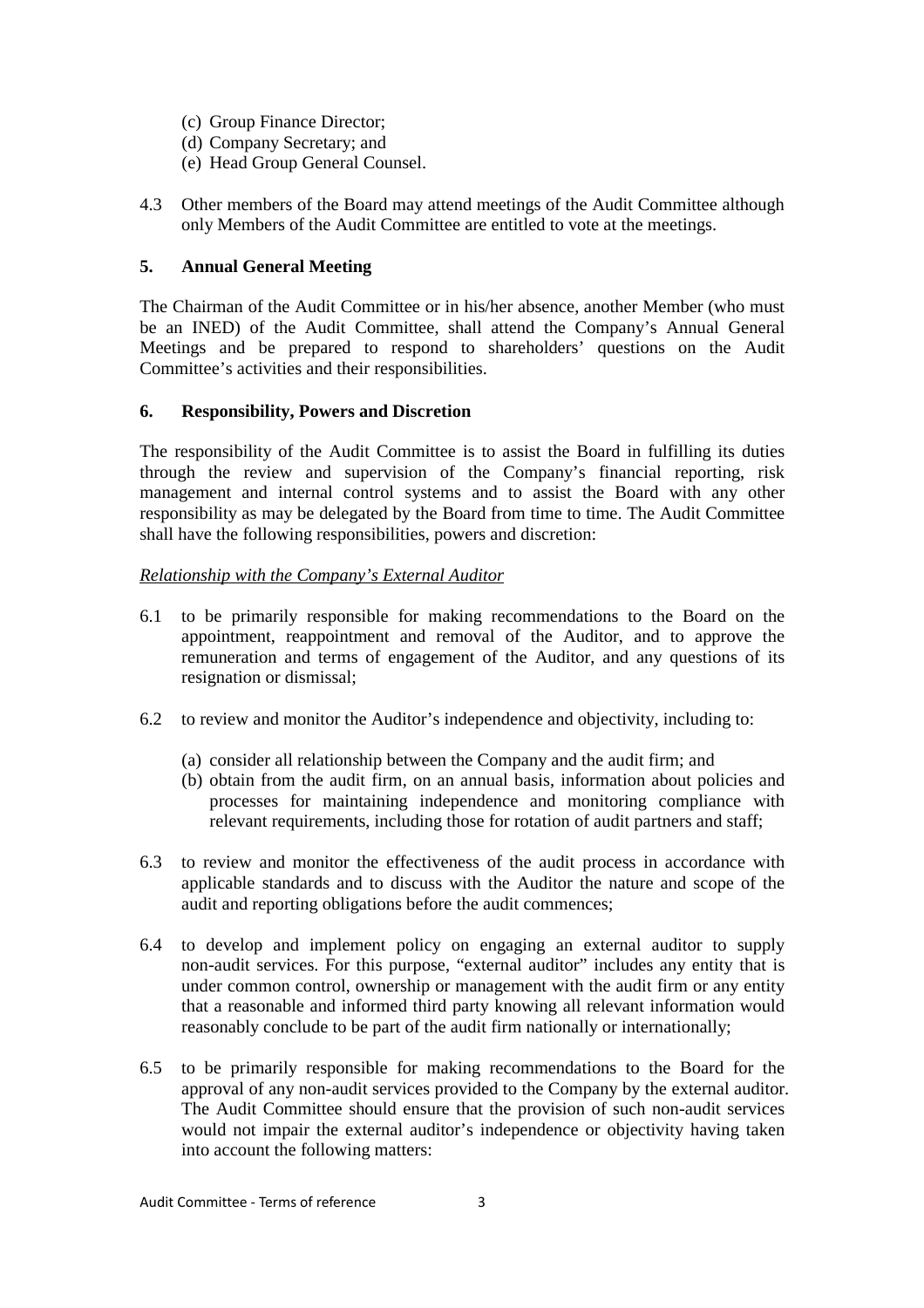- (a) whether the skills and experience of the audit firm make it a suitable supplier of such non-audit services;
- (b) whether there are safeguards in place to ensure that there is no threat to the objectivity and independence of the external auditor notwithstanding its proposed provision of the non-audit services;
- (c) the nature of the non-audit services, the related fee levels and the individual and aggregate fee levels relative to the audit firm; and
- (d) the criteria for determining the compensation of the individuals performing the non-audit services;
- 6.6 to act as the key representative body for overseeing the Company's relations with the Auditor and the external auditor;
- 6.7 to set policies on hiring employees or former employees of the Auditor and the external auditors and monitoring the application of these policies;

#### *Review of the Company's financial information*

- 6.8 to monitor integrity of the Company's financial statements and annual report and accounts, half-year report and quarterly reports (if applicable), and to review any significant financial reporting judgements contained in them. In reviewing these reports (if applicable) before submission to the Board, the Audit Committee shall focus particularly on:
	- (a) financial reporting and accounting policies and practices and any changes in these policies and practices;
	- (b) major judgmental areas;
	- (c) significant adjustments resulting from audit;
	- (d) the going concern assumptions and any qualifications;
	- (e) compliance with accounting standards; and
	- (f) compliance with the Listing Rules, other applicable rules and legal requirements in relation to financial reporting;
- 6.9 Regarding 6.8 above:
	- (a) Members of the Audit Committee should liaise with the Board and senior management;
	- (b) the Audit Committee must meet, at least twice a year, with the Auditor; and
	- (c) the Audit Committee should consider any significant or unusual items that are, or may need to be, reflected in the report and accounts, and it should give due consideration to any matters that have been raised by the staff responsible for the accounting and financial reporting function, compliance officer (or person occupying the same position) of the Company, or the Auditor;

#### *Oversight of the Company's financial reporting system, risk management and internal control systems*

6.10 to review the Company's financial controls and risk management and internal control systems with particular regard to their effectiveness;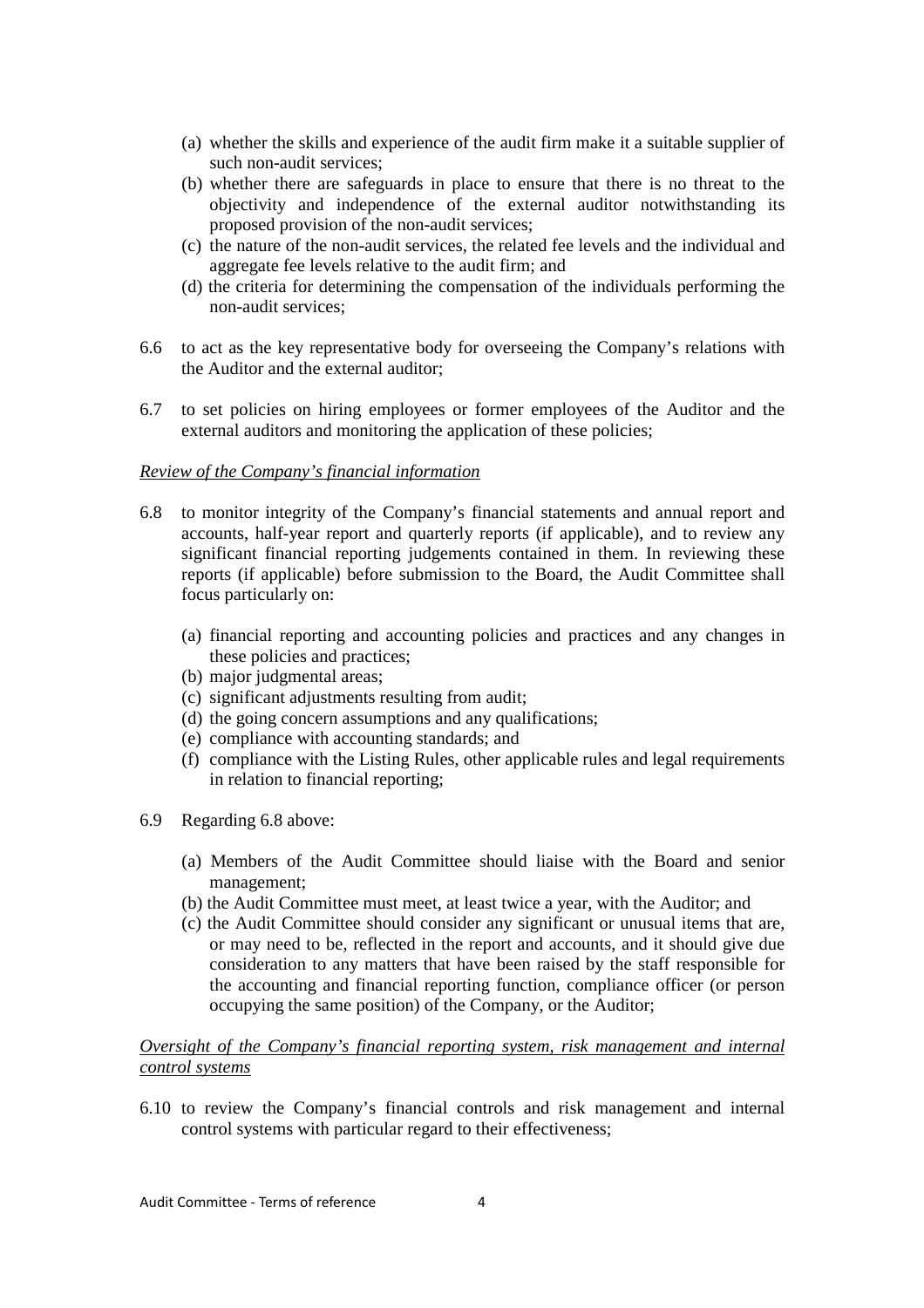- 6.11 to discuss the risk management and internal control systems with management to ensure that management has performed its duty to have effective systems. This discussion should include:
	- (a) the adequacy of resources, staff qualifications and experience, training programmes and budget of the Company's accounting, internal audit and financial reporting functions;
	- (b) the changes in the nature and extent of significant risks, and the ability of the Company to respond to changes in its business and the external environment;
	- (c) the scope and quality of management's ongoing monitoring of risks and of the internal control systems and the work of its internal audit function;
	- (d) the extent and frequency of communication of monitoring results to the Board which enables it to assess control of the Company and the effectiveness of risk management; and
	- (e) significant control failings or weaknesses that have been identified. Also, the extent to which they have resulted in unforeseen outcomes or contingencies that have had, could have had, or may in the future have, a material impact on the financial performance or condition of the Company;
- 6.12 to consider major investigation findings on risk management and internal control matters as delegated by the Board or on its own initiative and management's response to these findings;
- 6.13 to ensure co-ordination between the internal auditors, the Auditor and other external auditors, to ensure that the internal audit function is adequately resourced and has appropriate standing within the Company, to review and monitor its effectiveness, and to meet with the head of internal audit at least once a year to ensure that there are no unresolved issues or concerns;
- 6.14 to review the Group's financial and accounting policies and practices;
- 6.15 to review the statement of the Company on risk management and internal control systems prior to endorsement by the Board;
- 6.16 to review the Auditor's management letter, any material queries raised by the Auditor to management about the accounting records, financial accounts, risk management and internal control systems and response of management;
- 6.17 to ensure that management will provide a timely response to the issues raised in the Auditor's management letter;
- 6.18 to review arrangements for employees of the Company to raise concerns about possible improprieties in financial reporting, internal control or other matters. The Audit Committee should ensure that proper arrangements are in place for fair and independent investigation of these matters and for appropriate follow-up action;

## *Corporate governance functions delegated by the Board*

6.19 to develop and review the Company's policies and practices on corporate governance and make recommendations to the Board;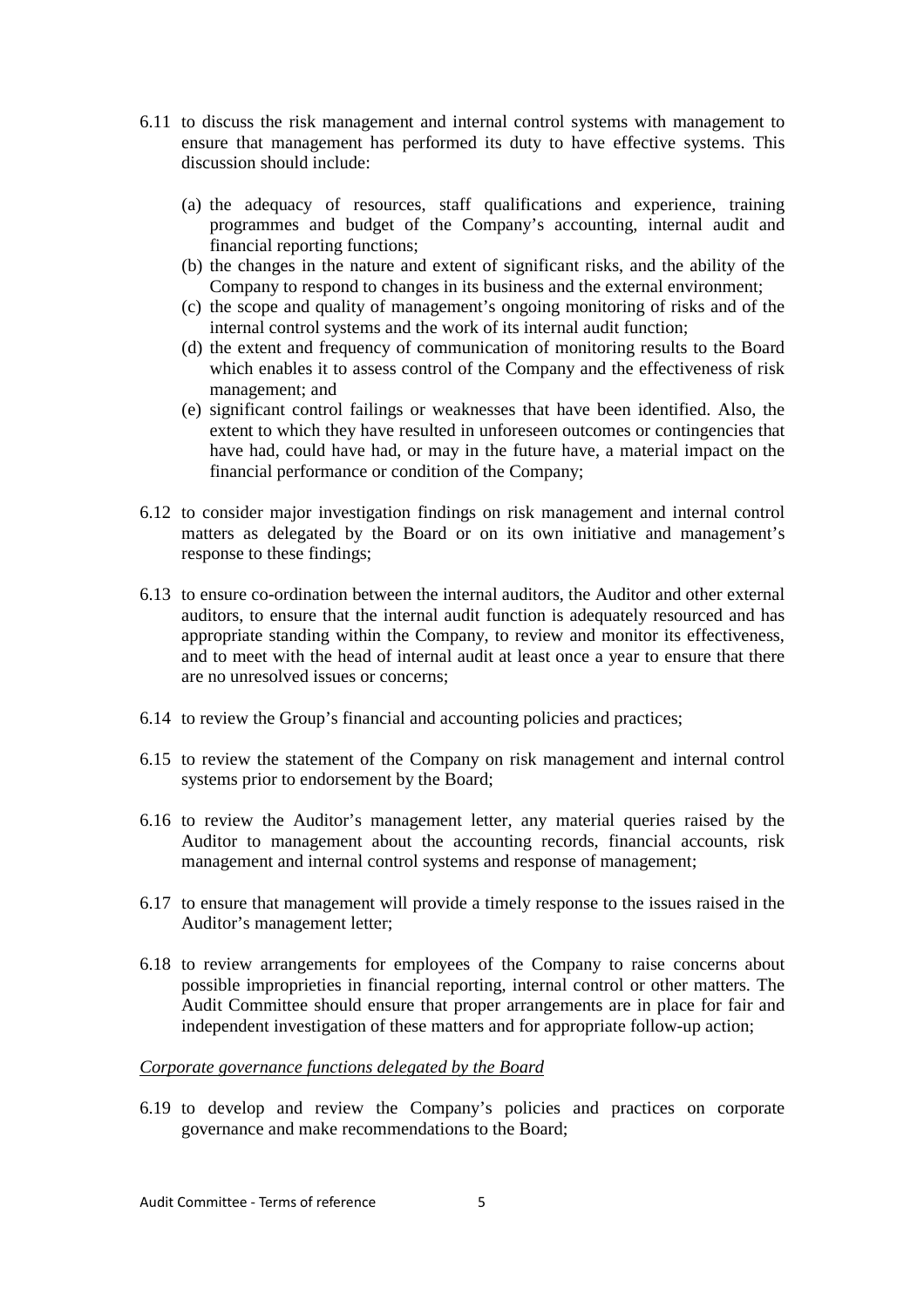- 6.20 to review and monitor the training and continuous professional development of Directors and senior management;
- 6.21 to review and monitor the Company's policies and practices on compliance with legal and regulatory requirements;
- 6.22 to develop, review and monitor the code of conduct and compliance manual (if any) applicable to employees and Directors;
- 6.23 to review the Company's compliance with the Corporate Governance Code (Appendix 14 to the Listing Rules) and the disclosure in the Corporate Governance Report;

#### *Others*

- 6.24 to ensure the practices and procedures of the Company with respect to related party transactions are adequate for compliance with the requirements under the Listing Rules and other applicable rules;
- 6.25 to review from time to time as appropriate these terms of reference and recommend to the Board any necessary changes;
- 6.26 to provide to the Board such assurances as it may reasonably require regarding compliance by the subsidiaries and associates of the Company for which the Company provides management services with all supervisory and other regulations to which they are subject;
- 6.27 to report to the Board on all matters in these terms of reference and where the monitoring activities of the Audit Committee reveal cause for concern or scope for improvement, the Audit Committee shall make recommendations to the Board to address the issue or to make improvements; and
- 6.28 to consider any other matters specifically referred to the Audit Committee by the Board.

#### **7. Reporting Responsibilities**

The Audit Committee shall report to the Board on its decisions or recommendations, unless there are legal or regulatory restrictions on its ability to do so (such as a restriction on disclosure due to regulatory requirements).

## **8. Authority**

- 8.1 The Audit Committee is authorised by the Board to inspect all accounts, books and records of the Company.
- 8.2 The Audit Committee shall have the right to require the Company's management to furnish information on any matter relating to the financial position of the Company, its subsidiaries or affiliates, as may be required for the purposes of discharging its duties.